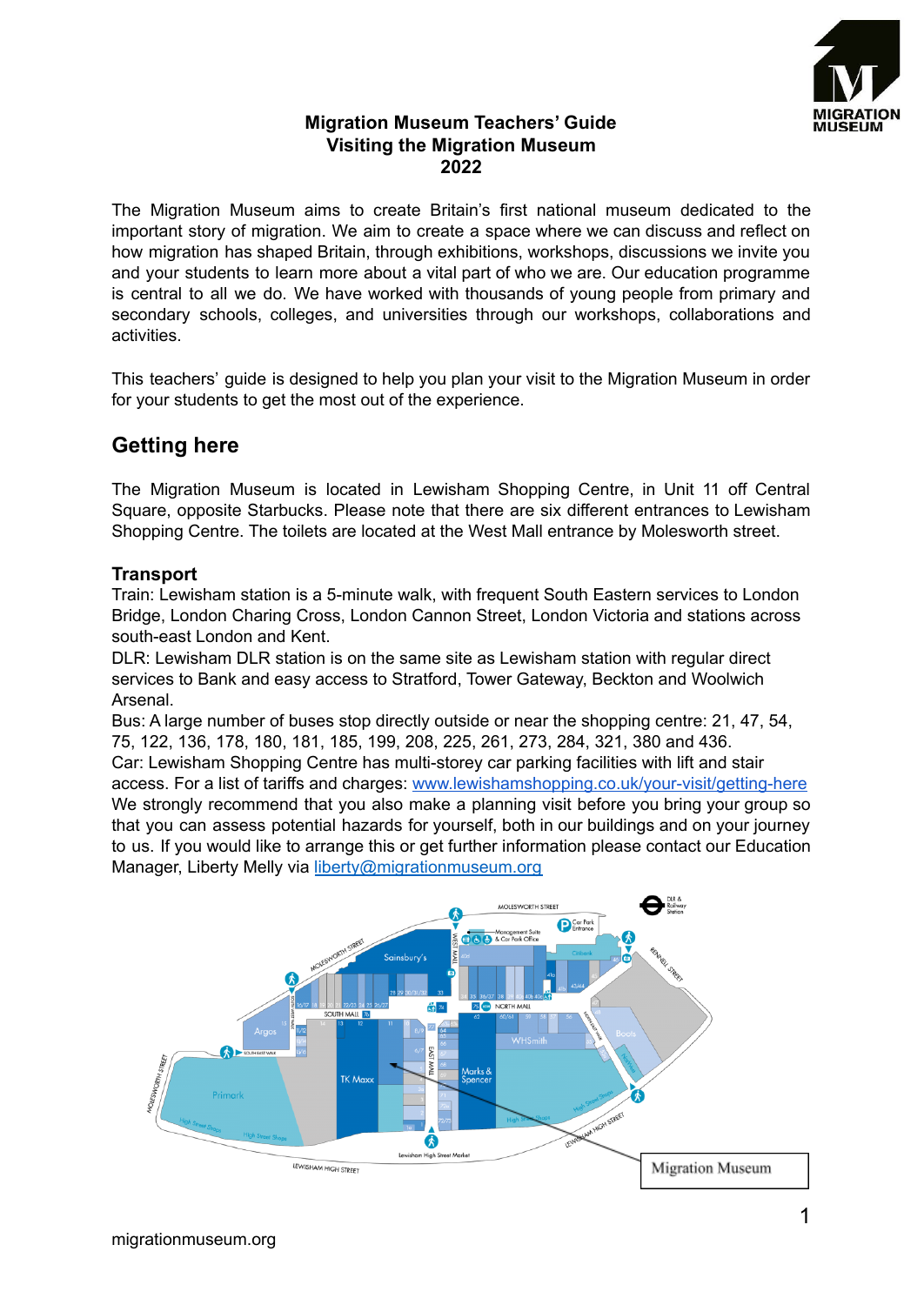

### **Health and Safety**

Here are the links to our Health & Safety [document,](https://www.migrationmuseum.org/wp-content/uploads/2022/06/Health-and-Safety-at-the-Migration-Museum-2022-converted.pdf) Risk [Assessment](https://www.migrationmuseum.org/wp-content/uploads/2022/06/Risk-Assessment-LSC-2022.pdf), Fire & [Emergency](https://www.migrationmuseum.org/wp-content/uploads/2022/06/Fire-and-Emergency-Procedures-2022-converted.pdf) [Procedures](https://www.migrationmuseum.org/wp-content/uploads/2022/06/Fire-and-Emergency-Procedures-2022-converted.pdf) and Risk [Assessment](https://www.migrationmuseum.org/wp-content/uploads/2022/06/RISK-ASSESSMENT-ADVICE-FOR-TEACHERS-2022.pdf) Advice for teachers. Please read and use when planning your visit.

### **Safeguarding Policy**

The Migration Museum has an up to date Safeguarding Policy and all staff have received Safeguarding training. Staff who come into regular contact with children, young people and vulnerable adults are subject to Disclosure and Barring Service (DBS) checks.

# **Different types of visit**

### **Facilitated educational workshops**

The Migration Museum education team can provide educational workshops for groups of up to 30 students from Year 6 and up. These can vary between 1.5 and 2 hours long depending on the age range and size of the group and include time to explore the galleries and exhibitions. Our workshops seek to complement our exhibitions, exploring a variety of stories and connections to the topic of migration. We hope to highlight students' own personal connections to migration, as well as to foster an understanding of the variety of motivations, experiences, and stories of migration.

Our workshops tend to include a variety of activities and discussion-based learning. We do not use worksheets in this part of the visit, although worksheets may be provided during the visits to our galleries.

Facilitated educational visits cost £150, though this is negotiable depending on your budget.

### **Self-directed visits**

The Migration Museum is open for self-directed visits from Wednesday-Sunday 11am-5pm. Please note that we do not recommend our exhibitions for students below Year 6. We ask that you still make a booking for this visit so that our staff are prepared and to ensure our galleries do not get too full.

#### **Rules of the gallery**

We require that all groups of students below the age of 18 are supervised during their visit by an accompanying staff or responsible adult. Groups should adhere to the ratio of 1:10 staff to students. The Migration Museum cannot guarantee to have volunteers or gallery supervisors in every area of the museum galleries; therefore, it is the responsibility of accompanying staff to ensure students are behaving in accordance with our rules.

Students must only touch objects that have a label permitting it, if in doubt ask a member of staff before handling. Students must always treat objects and the stories within with respect and care and must return things to where they found them. Students are not permitted to run in the galleries and must keep their voices down to ensure other visitors can continue to enjoy their visit to the museum. Please be mindful of facilitated workshops taking place during your visit and where possible lead students in smaller group conversations.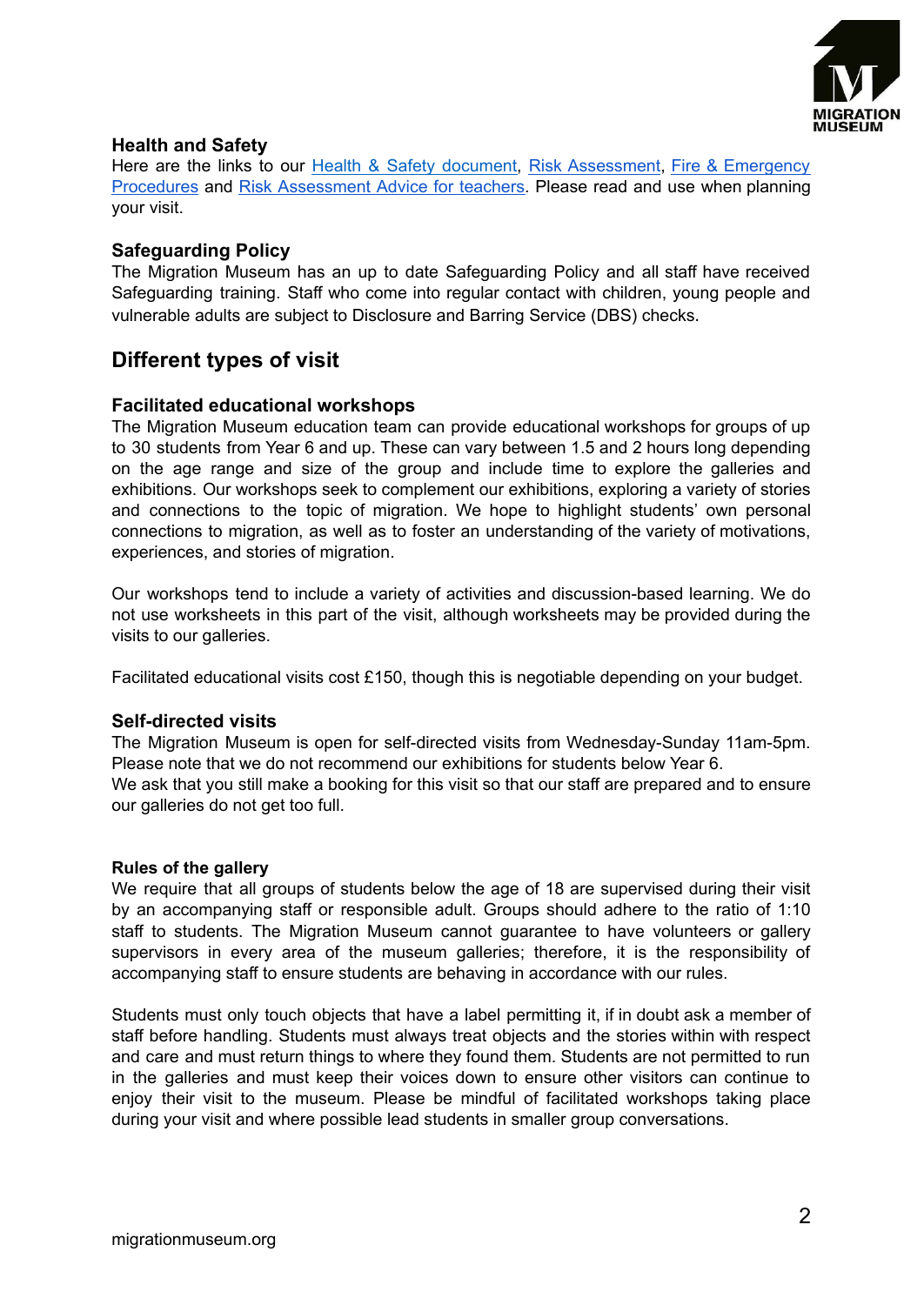# **Exhibitions**



### **Taking Care of Business From 6 April 2022**

Taking Care of Business: Migrant Entrepreneurs and the Making of Britain is an immersive exhibition inviting you and your students to explore the impact of migrant owned and run businesses and products have on all of our lives, from the food that we eat to the clothes that we wear, the apps on our phones to the products in our homes, our lives wouldn't be the same without migrant entrepreneurs.

Please note that some of the stories contain harrowing information, where possible we will highlight these to ensure they are read age-appropriately. We have created an [Exhibition](https://www.migrationmuseum.org/wp-content/uploads/2022/06/Taking-Care-of-Business-exhibition-guide-for-educators_compressed.pdf) Guide for teachers, to help you find the best stories to explore with your students.

# **Humanæ**

### **From July 2022**

*Humanæ* is an ongoing project by artist Angélica Dass documenting every human skin tone through portrait photographs.

The project illustrates that skin colour and race are far more complex than the labels and categories that we are so often forced to fit ourselves into, inviting us all to reflect on and rethink our identities and what we have in common. Hundreds of volunteers from dozens of countries worldwide have already participated in the project, which is a work-in-progress that continues to evolve and grow.

We are displaying a selection of portraits from the Humanæ series, including a number featuring Londoners taken by the artist, Angélica Dass, at the Migration Museum.

We recommend you watch this [TedTalk](https://www.ted.com/talks/angelica_dass_the_beauty_of_human_skin_in_every_color?language=en) by Angélica Dass prior to exploring this topic with your students. You may also want to share this with your students in a pre-visit classroom session. You can find out more about this project on the Humanæ [website.](https://www.angelicadass.com/humanae-project)

## **Heart of the Nation: Migration and the Making of the NHS Online exhibition**

Heart of the Nation: Migration and the Making of the NHS, is our first ever entirely digital exhibition, launched in October 2020. The NHS is close to all of our hearts – now more than ever. From the very beginning, people have come to Britain from all over the world to make this grand vision for a better society a reality.

[Heartofthenation.migrationmuseum.org](https://heartofthenation.migrationmuseum.org/)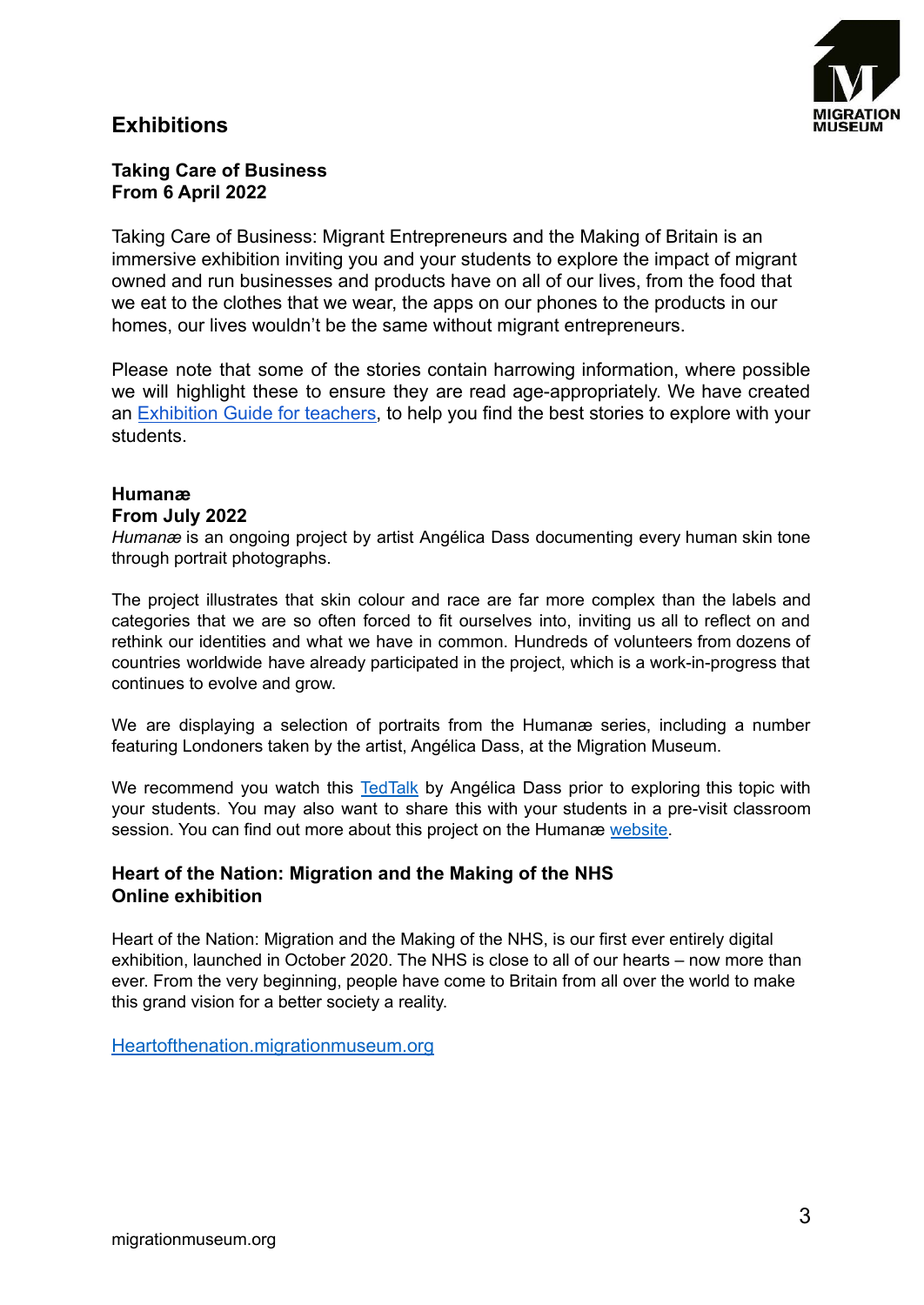

## **Eating lunch**

Food is strictly prohibited inside the exhibitions. The education and events space may be used as an area to eat lunch or a snack when not in use for a facilitated workshop. The use of this space is reserved for pre-booked groups, but may be used on request, please ask a member of staff. Teachers, accompanying adults and students are responsible for clearing up after using the space, bin liners are available and will be given to you by a member of staff. If something gets split or broken please alert a member of staff so they can assist with clearing it up.

Please note that we do not have specific lunchroom or our own food and drinks for sale. If you intend to eat during the course of your visit, please ensure food is bought ahead of time and you have scheduled it with a member of staff prior to your visit.

### **Evaluation and feedback**

It is important for us to get meaningful feedback from our education visits, to know what works, what doesn't and what can be improved as we work towards the goal of creating a permanent Migration Museum for Britain.

We ask that all teachers provide us with feedback at the end of their visit. We have created a quick evaluation form for students ([Primary](https://docs.google.com/forms/d/e/1FAIpQLSf7h-UK5kwqMez0ODoF01Nh8ZBlE332-0G8G87BQfcx2_C4lg/viewform?usp=sf_link), [Secondary,](https://docs.google.com/forms/d/e/1FAIpQLSclRQE3SQC8Rvobl312MaUnSJjg5dr-iVuR_X29owgfnHQH2w/viewform?usp=sf_link) [University](https://docs.google.com/forms/d/e/1FAIpQLSdC5guUxk8uU0SZzb21Emp8XUg5itR6vQmlx0WE7WIIy_RWvg/viewform?usp=sf_link)) and [Teachers](https://docs.google.com/forms/d/e/1FAIpQLSc1eOyBeQvTrq0HTpFtdPYY_zvZi0TJ98EQXDLB1j3AGd8-zQ/viewform?usp=sf_link) and ask for a selection of your group complete them.

Where possible we also appreciate you giving us feedback in the weeks or months after your visit; did an activity or story experienced at the museum continue to resonate? Did your visit to the museum prompt and encourage further discussion? How has it helped with your wider learning in school? Please be in touch with anything you would like to feedback about the museum and our education work, it is very much appreciated and has an impact on our work and funding successes.

### **Photography and filming**

We allow visitors to take photographs during their visit. But we require you to get permission from a member of Migration Museum staff if you would like to film or record in the galleries. We may ask for copies of photographs that teachers and groups take while visiting the Migration Museum.

We may ask for permission to photograph in the galleries while students are visiting, these photographs may be used in Migration Museum material such as our education brochure, on our website or in promotional flyers.

### **Migration Museum Shop**

The Migration Museum has a shop which students and teachers are welcome to use. This is positioned at the entrance to our space and is always manned by a member of our staff. We ask that if students wish to make a purchase in the shop, this is arranged at the end of the visit, or during the lunch period. No more than 10 students should be in the shop at once, and they must always be supervised by an accompanying teacher or adult. Please encourage students to be sensible when using the shop and ask them to prepare their money ahead of getting to the till. Please be mindful that the shop may often be busy.